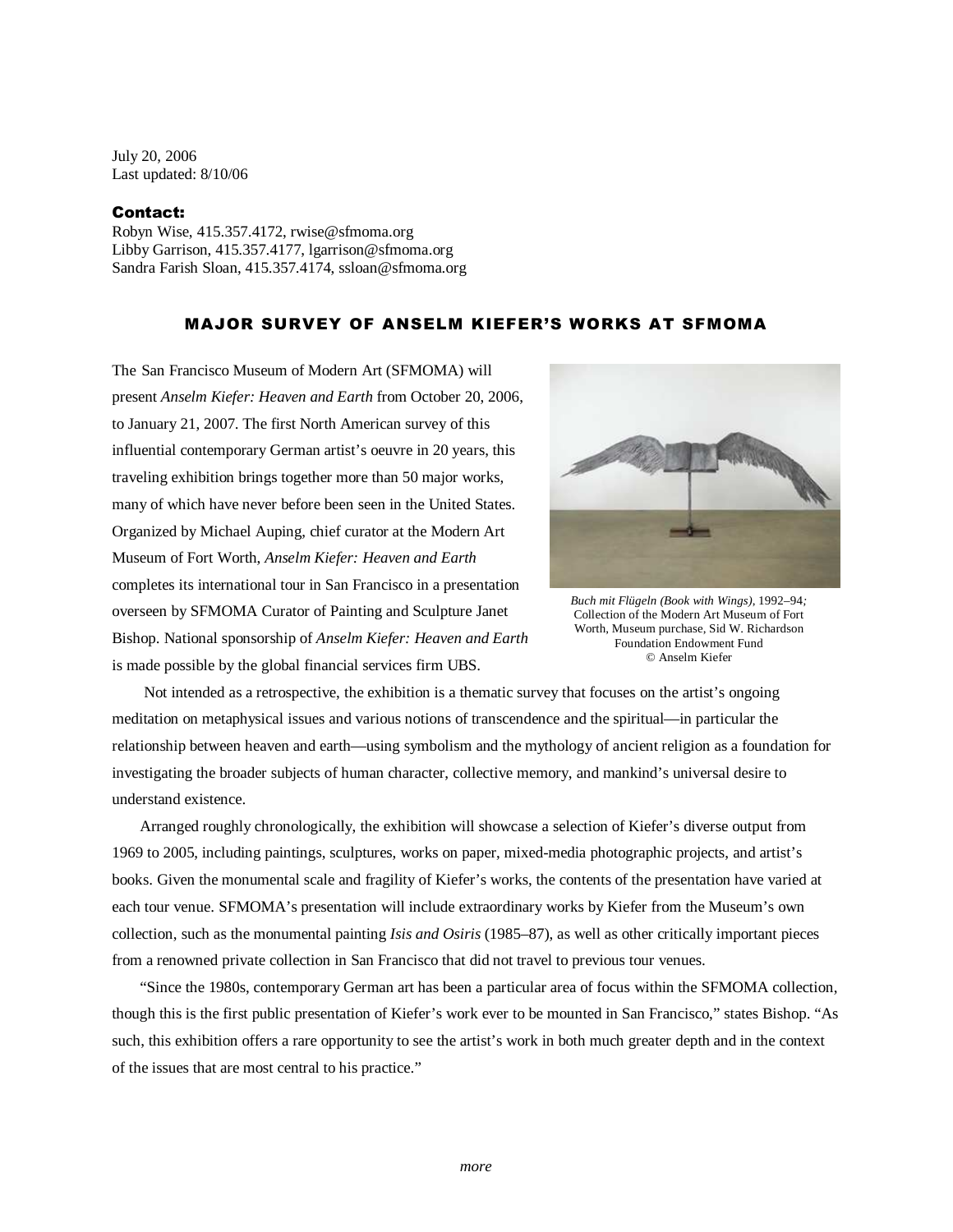## *Anselm Kiefer: Heaven and Earth*/page 2

Widely hailed for his remarkable sense of materiality, Kiefer uses a variety of media to create works ranging from delicate watercolors to enormous multipart paintings to monumental sculptural installations composed of lead and steel. Drawing on the physical characteristics of his media to underscore intellectual concerns, Kiefer embraces a complex array of subjects—medieval alchemy, occult philosophy, astronomy, pagan ritual, religious mysticism in order to address the dialogue between history and spirituality.

Anselm Kiefer (b. 1945), alongside contemporaries Gerhard Richter and Sigmar Polke, was one of the first contemporary German artists to achieve international recognition in the early 1980s with his neo-expressionist paintings. Among his peers, however, Joseph Beuys—the most influential figure in the postwar European art world and Kiefer's mentor at the Dusseldorf Academy—had the greatest and most direct impact on Kiefer's work.

Using an intricate system of symbols and imagery drawn from myth, legend, and poetry, Kiefer has earned wide acclaim for his ruminations on German history—particularly on the moral weight carried by Germany after World War II—conveyed largely in mammoth-scale paintings layered with his signature materials: tar, straw, iron, lead, glass, pottery, burned wood, and other organic plant matter. Since his major mid-career retrospective in 1987, which traveled nationally, Kiefer's work has rarely been seen in the United States, however.

From the very beginning of Kiefer's career, he has explored deep-rooted, principal questions about the history of spirituality and its connection to scientific and political realms. *Anselm Kiefer: Heaven and Earth* begins with the artist's earliest surviving work, *The Heavens* (1969), a small collage book containing pictures of clouds and sky cut from magazines and affixed to white pages labeled with text. The artist's use of fragmentary, rather than whole, images evokes the notion that heaven cannot be distilled into a single image or place but is better symbolized by fleeting impressions, a theme consistent in much of his art.

This work is followed by a series of early paintings in which Kiefer introduces many symbols and reoccurring motifs—trees, fire, winter, nightfall, the artist's palette, barren countryside, charred landscape—that would go on to define his visual vocabulary. In one of these early paintings, an oil on canvas titled *Man in the Forest* (1971), Kiefer depicts himself standing in a small clearing of forest, wearing his nightclothes and surrounded by towering trees. Holding a burning branch, the figure appears at once threatening and fearful. In this dreamscape, the forest is not only an obvious symbol for German nationalism, Romanticism, and legends of the Black Forest, it also refers to pagan traditions of earth worship and ancient myths of heroic struggle between mankind and nature, as well as to the kabalistic Tree of Life and the Old Testament's Garden of Eden. Tree trunks that extend beyond the picture plane suggest their reach far into the sky, perhaps alluding to a bridge between terrestrial and celestial realms.

The exhibition continues with several works from Kiefer's *Attic* series of the early 1970s, in which the exposed wood floor and ceiling of his art studio at the time—the attic of a former German schoolhouse—function as a forestlike architectural stage for his re-imaginings of metaphysical and historical lore. *Quaternity* (1973), a 15-footwide drawing rendered in oil and charcoal on burlap, refers to a theological debate within the early Christian church about the role of evil. In this canvas, three flames, labeled "Father," "Son," and "Holy Ghost," are joined by connecting lines to a serpent labeled "Satan," forming a closed diagram that seems to erupt from an allover background of meticulously rendered wood grain. Mapping the interdependency between God and the devil, the work highlights a favorite theme of Kiefer's: paradox—the fires of the Holy Trinity that illuminate and redeem can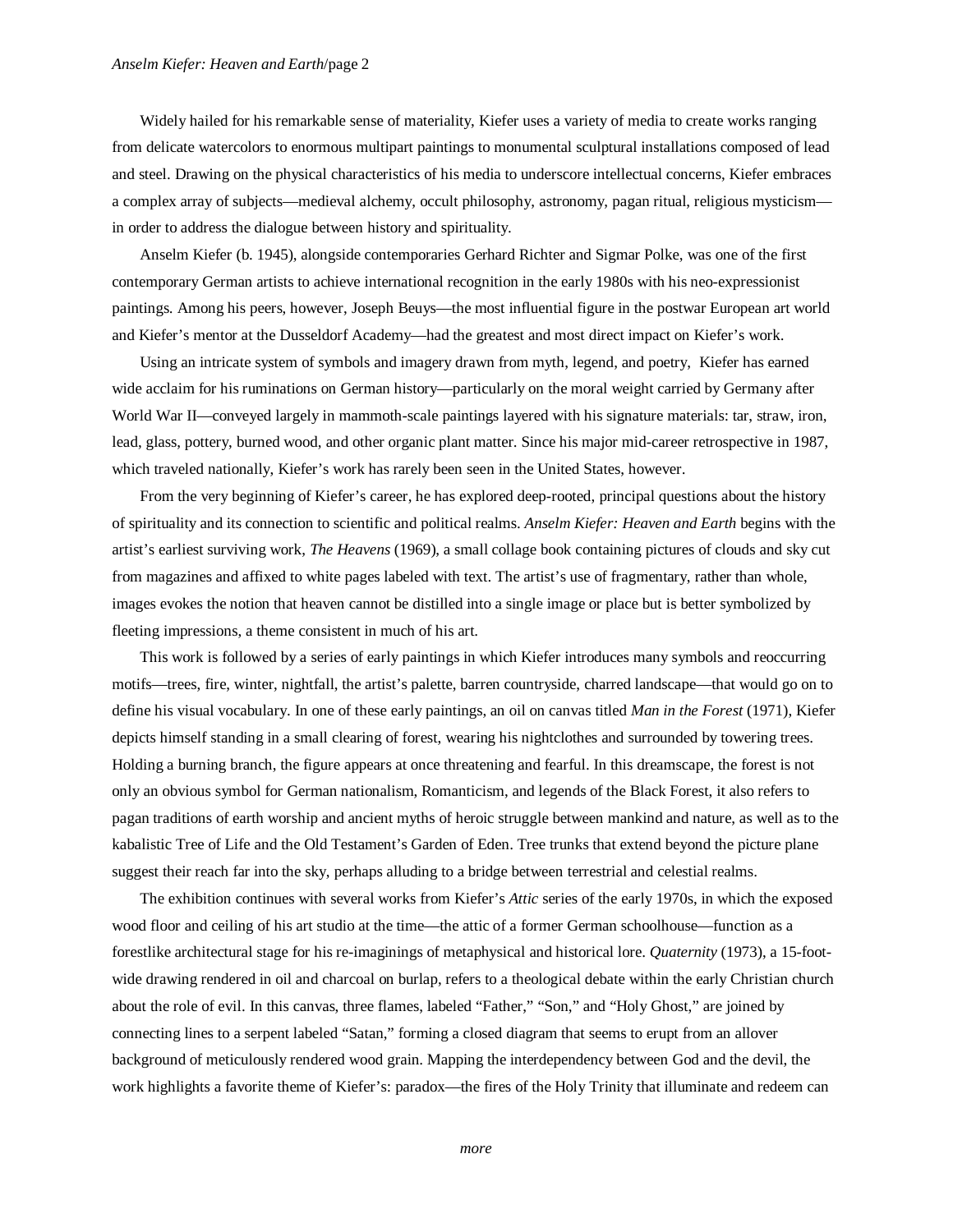also burn and destroy. Like *Man in Forest,* this work typifies the artist's use of his own image—here represented by the serpent—as well as his incorporation of handwriting.

Among the different media Kiefer has worked with over the years, artist's books have been a consistent and central part of his practice. "The book—the idea of a book or the image of a book—is a symbol of learning, of transmitting knowledge," he has said. "I make my own books to find my own way through the old stories." To create one of his early book projects, a seven-volume series called *Cauterization of the Rural District of Buchen* (1975), Kiefer burned a selection of his paintings, cut the scorched canvas into pages, and interspersed them with photographs representing staged explosions in landscapes around Buchen, the district where he was then living. The term *cauterization*—the medical procedure by which tissue is burned to facilitate healing—alludes to the restorative properties of fire, invoking the metaphorical rehabilitation of a wounded landscape and, by extension, the renewal of German national mythology. The burnt, carbonized pages of the book suggest both the material of destruction and the basic constituent of all life forms on earth, again illustrating Kiefer's longstanding interest in alchemy, dualism, and paradoxical states.

 Many of Kiefer's books take the form of freestanding sculptures, monumental symbols of his quest for spiritual knowledge through art and image. *Book with Wings* (1992–94), a massive tome made of lead, lies open on a high lectern and has majestic wings sprouting from each side as if poised for flight. *Secret Life of Plants* (2001), a more than 6-foot-high book made of lead, stands upright on its spine, its pages fanned open. The work's title refers to a book published in 1973 that investigates the proposed consciousness of plants and the idea that they may hold answers to the mysteries of life—a concept pioneered by the  $16<sup>th</sup>$ -century mystic philosopher Robert Fludd, who proposed that each plant on earth has a corresponding star in the universe. Containing an intricate numerical mapping of the stars based on NASA information, Kiefer's book continues an age-old rumination on the unfathomable correspondence between the microcosmic and the macrocosmic.

Kiefer's current Barjac studio complex in the south of France comprises a network of above- and underground installations created for the artist's ongoing investigation of the ancient kabbalistic system of thought known as *merkaba*. A reoccurring motif in his work, the term alludes to a chariot that journeys through the *Hechaloth,* the seven heavenly palaces that eventually lead to the throne of God. The Barjac installation involves a series of concrete rooms stacked hundreds of feet into the air as well as subterranean spaces containing various books and sculptures. Recent works such as the large-scale mixed-media canvas *Sefer Hechaloth* (2002) and *Die Himmelspaläste* (2004) feature seven shelves or metal cages that act as containers for symbolic objects. A number of gouaches from 2003 also are based on photographs of both found and formed objects that are part of the artist's immense studio installation project

The exhibition also includes a number of works created since 1990, many of which have not been seen in the United States. This last decade and a half of Kiefer's output reveals a new chapter in the artist's development: Fields of lilting sunflowers, immense desert landscapes, colossal pyramids, and panoramas of stars are now a part of Kiefer's cosmological vocabulary.